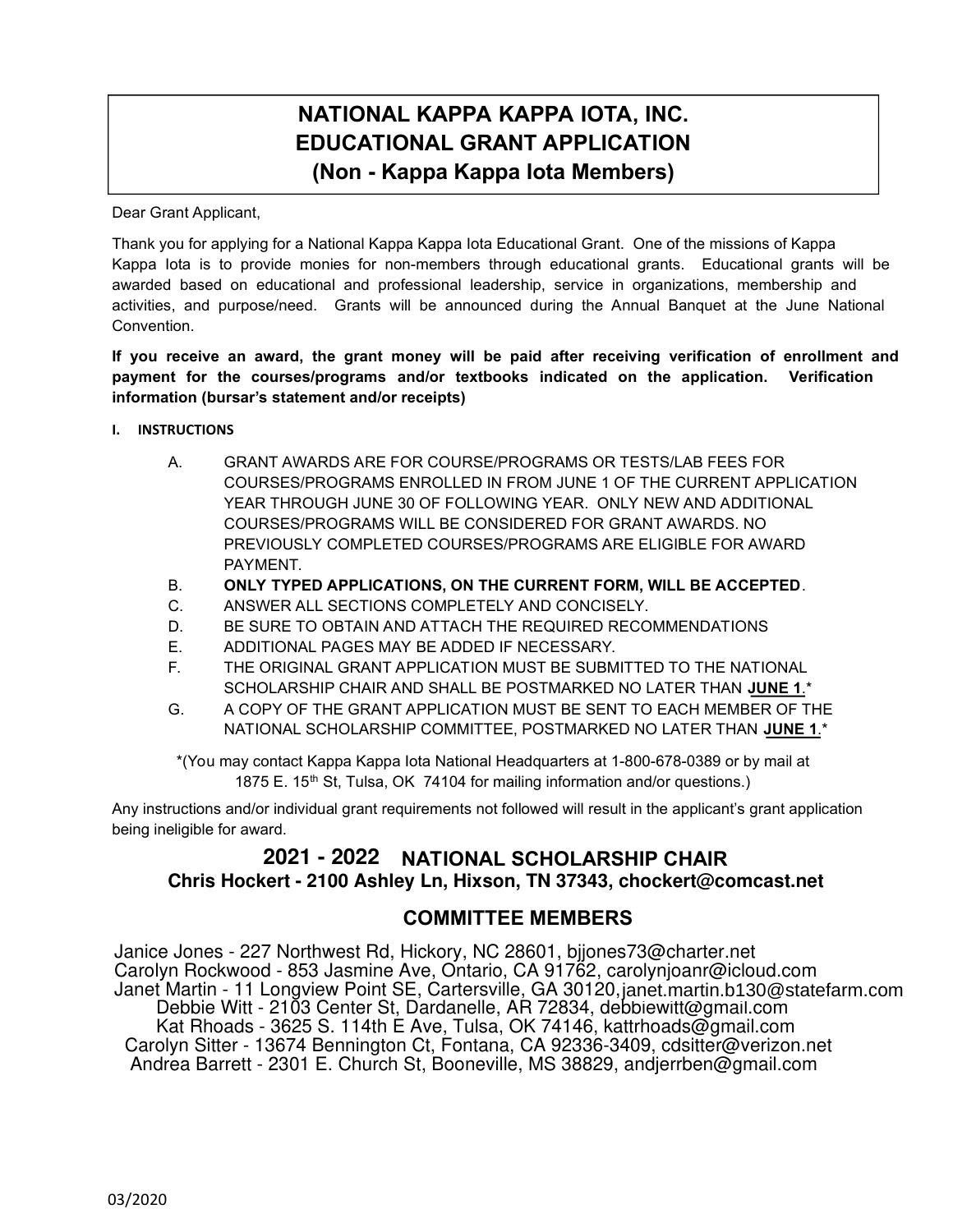### II. REQUIRED: EVALUATION, RECOMMENDATIONS, AND SIGNATURES

А. Applicant's signature must be handwritten in blue ink.

Applicant Signature

Date

- Attach written and signed recommendations from: **B.** 
	- (1) Someone who has observed you as a student or in an educational setting.
	- (2) A personal acquaintance.

#### $III.$ **BIOGRAPHICAL DATA**

| Name                  |                |     |
|-----------------------|----------------|-----|
| <b>Street Address</b> |                |     |
| City                  | State          | Zip |
| Phone                 | E-mail Address |     |
|                       |                |     |

Current Professional Position/Student Classification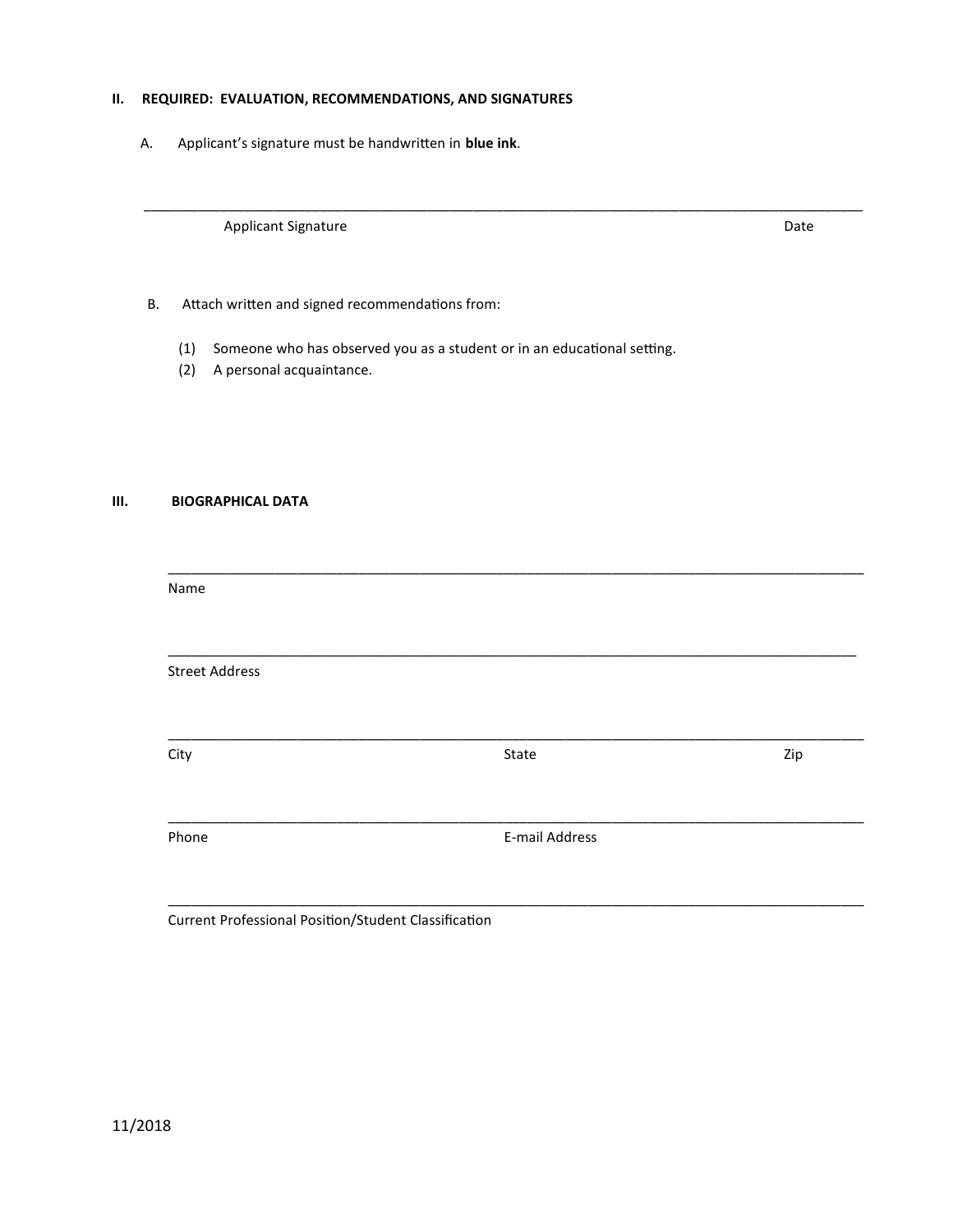### EDUCATIONAL AND PROFESSIONAL BACKGROUND (list most recent first)  $\mathbf{N}$

| А.                                                | <b>Educational Institutions Attended</b> | Degree Earned             | <b>Graduation Date</b> | Major |  |  |  |
|---------------------------------------------------|------------------------------------------|---------------------------|------------------------|-------|--|--|--|
| В.                                                | <b>Teaching Experience</b>               | Place                     |                        | Years |  |  |  |
| C.                                                | <b>Other Professional Experience</b>     | Places                    |                        | Years |  |  |  |
| MEMBERSHIPS AND ACTIVITIES IN OTHER ORGANIZATIONS |                                          |                           |                        |       |  |  |  |
| Α.                                                | Educational/Professional<br><b>Name</b>  | Committee/Office/Activity |                        | Years |  |  |  |
| В.                                                | Civic/Other<br>Name                      | Committee/Office/Activity |                        | Year  |  |  |  |
| C.                                                | Honors/Awards<br><b>Name</b>             | Committee/Office/Activity |                        | Year  |  |  |  |

### VI. PURPOSES FOR APPLYING FOR THIS GRANT

V.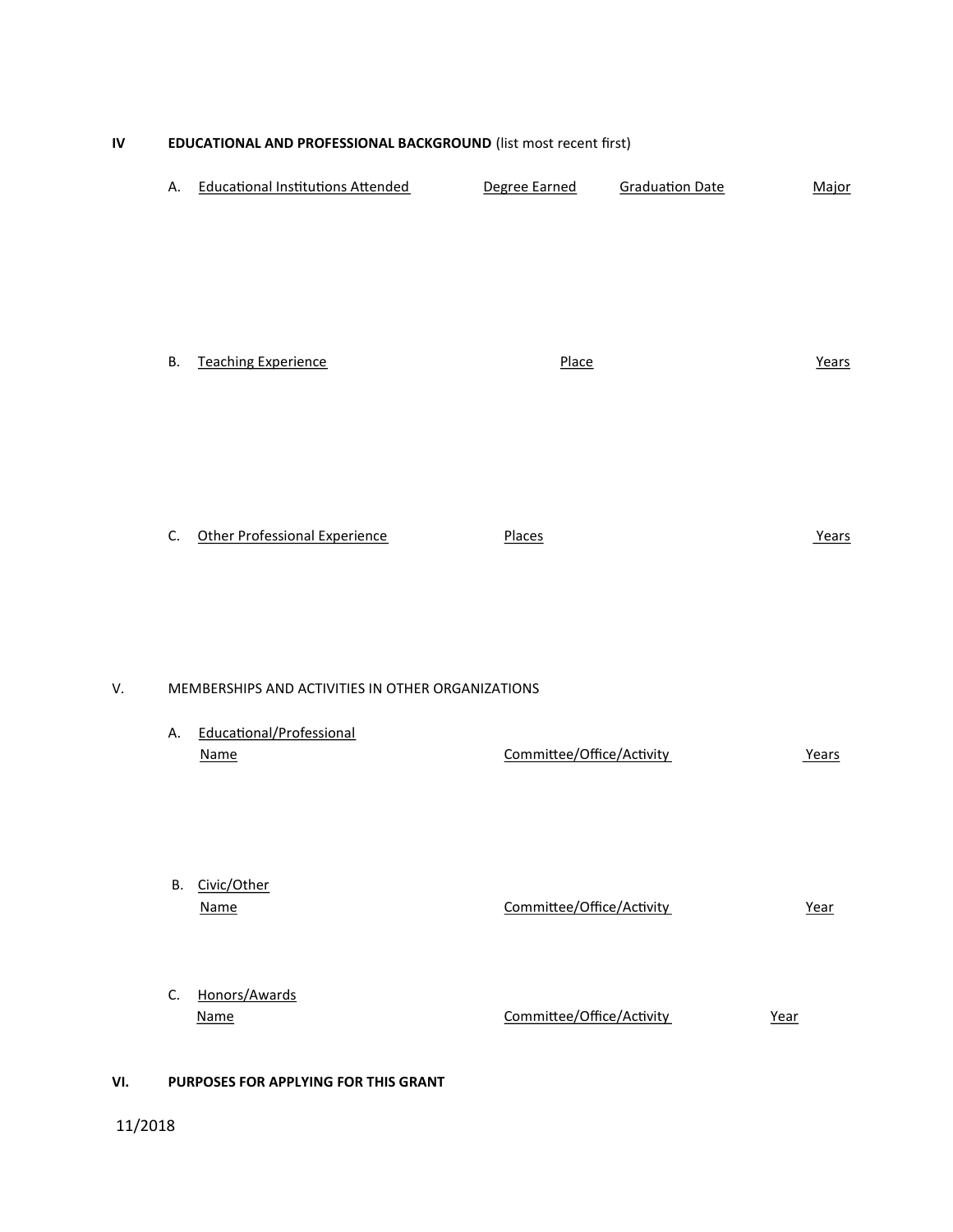| Α. | Please check one of the following                                                                                                                                                                                                  |                        | Please check one of the following |  |  |
|----|------------------------------------------------------------------------------------------------------------------------------------------------------------------------------------------------------------------------------------|------------------------|-----------------------------------|--|--|
|    | Working toward a degree                                                                                                                                                                                                            |                        | College Freshman/Sophomore/Junior |  |  |
|    | Working for professional/personal enrichment                                                                                                                                                                                       |                        | College Senior                    |  |  |
|    | Advancement/addition to a degree program                                                                                                                                                                                           |                        | College Graduate Level            |  |  |
|    | Certification/recertification                                                                                                                                                                                                      |                        | College Doctoral Level            |  |  |
|    |                                                                                                                                                                                                                                    |                        | Other (specify)                   |  |  |
| Β. | List current grade point average.                                                                                                                                                                                                  |                        |                                   |  |  |
| C. | Estimate the amount of grant monies needed.<br>List all scholarship/grant monies (amount and source) that you have been awarded for this award<br>period plus any other scholarship/grant applications that are currently pending. |                        |                                   |  |  |
|    |                                                                                                                                                                                                                                    |                        |                                   |  |  |
|    | Scholarship/Grant<br>Amount                                                                                                                                                                                                        | Award Pending (yes/no) | Date/Amount Awarded               |  |  |

Loans

**Amount** 

**Award Pending (yes/no)** 

Date/Amount Awarded